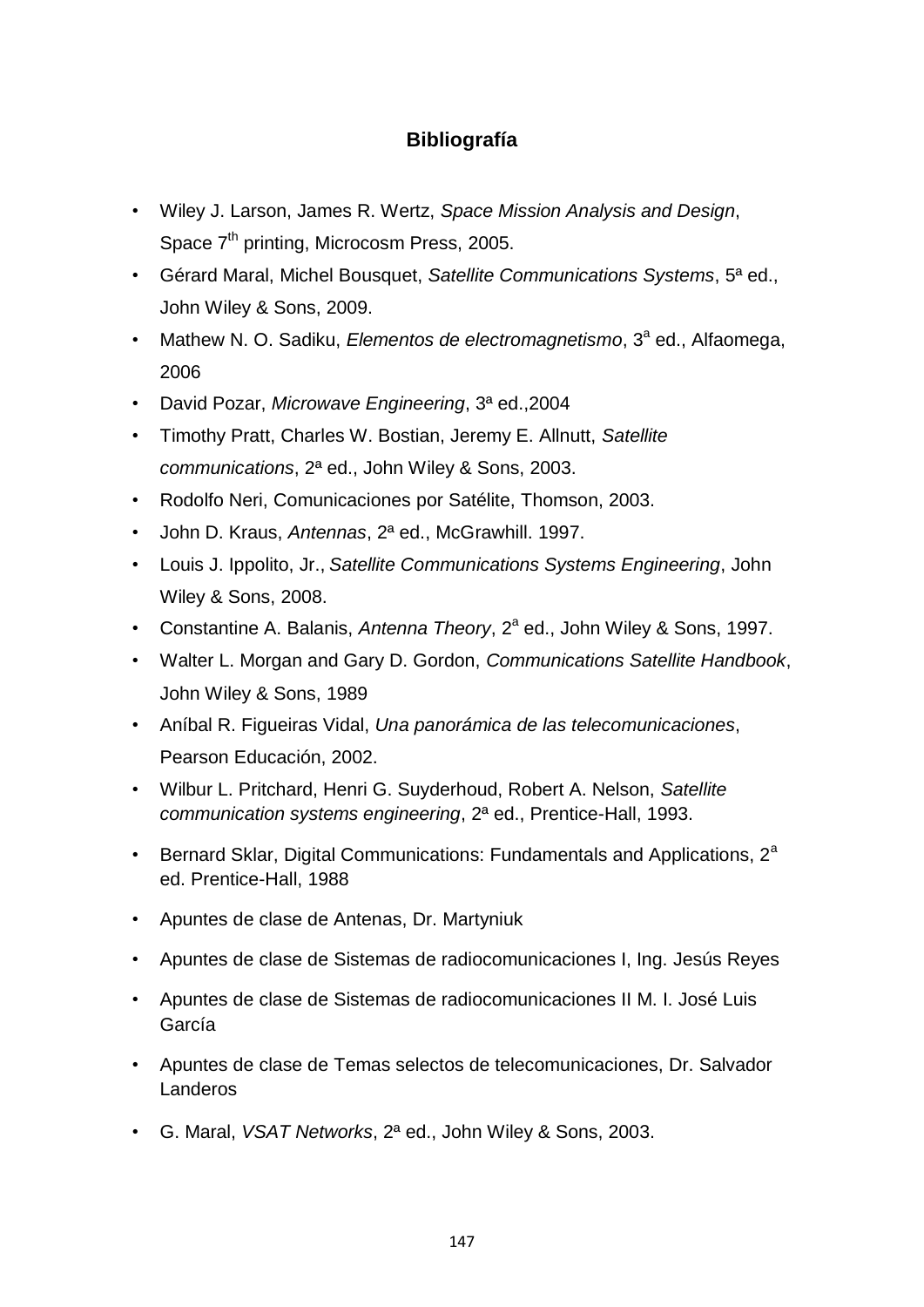- B.G. Evans, Ed., *Satellite communication systems*, 3ª ed., Institution of Electrical Engineers, 1999.
- Bruce R. Elbert, *The satellite communication applications handbook*, 2ª ed., Artech House, 2004.
- M. Richharia, *Mobile satellite communication: principles and trends*, Addison-Wesley, 2001.
- Vijay K. Bhargava, *Digital communications by satellite: modulation, multiple access and coding*, John Wiley & Sons, 1981.

## **Internet**

- ATIS Telecom Glossary 2007 <http://www.atis.org/glossary/default.aspx>
- UDLAP: Propagación [http://catarina.udlap.mx/u\\_dl\\_a/tales/documentos/lem/soriano\\_m\\_jc/capitulo](http://catarina.udlap.mx/u_dl_a/tales/documentos/lem/soriano_m_jc/capitulo1.pdf) [1.pdf](http://catarina.udlap.mx/u_dl_a/tales/documentos/lem/soriano_m_jc/capitulo1.pdf)
- Universidad Nacional de Colombia: Radiación [http://www.virtual.unal.edu.co/cursos/sedes/manizales/4040050/Descargas/](http://www.virtual.unal.edu.co/cursos/sedes/manizales/4040050/Descargas/capseis/radiacioncampo.pdf) [capseis/radiacioncampo.pdf](http://www.virtual.unal.edu.co/cursos/sedes/manizales/4040050/Descargas/capseis/radiacioncampo.pdf)
- Antenna Arrays [http://www.analyzemath.com/antenna\\_tutorials/antenna\\_arrays.html](http://www.analyzemath.com/antenna_tutorials/antenna_arrays.html)
- NASA: Antenna and Optical Systems <http://aos.grc.nasa.gov/>
- Antenas Reflectoras CESET <http://www.ceset.unicamp.br/~leobravo/Especializ/3-4.pdf>
- Nanotecnología y nanosatélites. José Torres Riera [http://www.laeff.inta.es/projects/reporter/modules.php?op=modload&name=phpWikiP&](http://www.laeff.inta.es/projects/reporter/modules.php?op=modload&name=phpWikiP&file=index&pagename=LAEFF_Reporter-n%FAm%2031%2C%20Marzo_02-Dossier) [file=index&pagename=LAEFF\\_Reporter-n%FAm%2031%2C%20Marzo\\_02-Dossier](http://www.laeff.inta.es/projects/reporter/modules.php?op=modload&name=phpWikiP&file=index&pagename=LAEFF_Reporter-n%FAm%2031%2C%20Marzo_02-Dossier)
- Satélites: CICESE [http://electronica.cicese.mx/posgrado/2trim/telecom/satelites/Satelites\\_parte1.pdf](http://electronica.cicese.mx/posgrado/2trim/telecom/satelites/Satelites_parte1.pdf)
- COFETEL <http://www.cft.gob.mx/swb/> [http://www.cft.gob.mx/en/Cofetel\\_2008/Segundo\\_Trimestre\\_2010](http://www.cft.gob.mx/en/Cofetel_2008/Segundo_Trimestre_2010)
- Las Telecomunicaciones satelitales